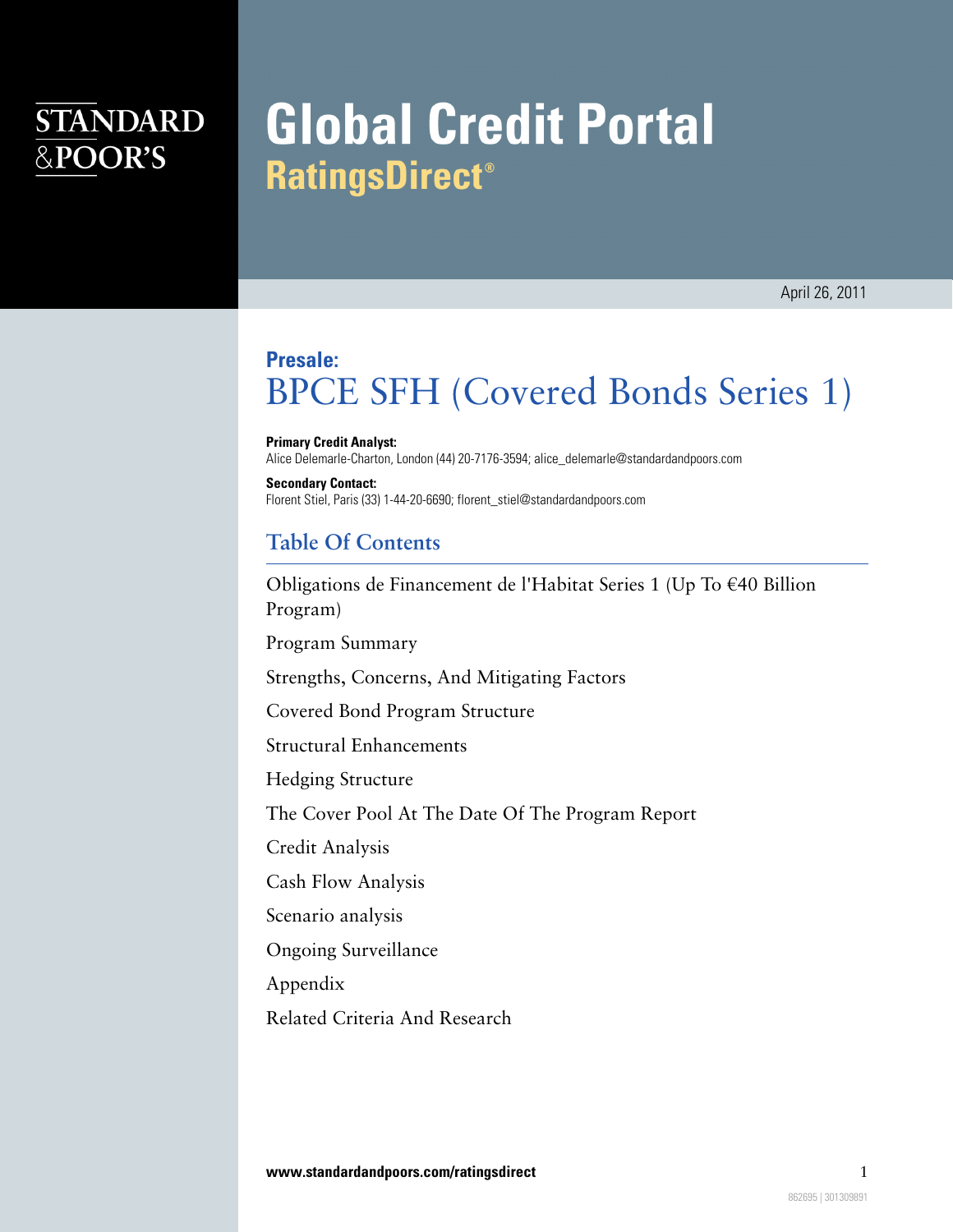# **Presale:** BPCE SFH (Covered Bonds Series 1)

### <span id="page-1-0"></span>**Obligations de Financement de l'Habitat Series 1 (Up To €40 Billion Program)**

This presale report is based on information as of April 26, 2011. The credit rating shown is preliminary. This report does not constitute a recommendation to buy, hold, or sell securities. Subsequent information may result in the assignment of an initial credit rating that differs from the preliminary credit rating.

| <b>Description of the notes</b>                                                              | <b>Prelim.</b> amount<br>(bil. $\epsilon$ ) | <b>Prelim.</b> credit<br>rating* | Interest       | <b>Available credit</b><br>support $(\% )$ | Legal final<br>maturity |
|----------------------------------------------------------------------------------------------|---------------------------------------------|----------------------------------|----------------|--------------------------------------------|-------------------------|
| French legislation-enabled covered bonds<br>"obligations de financement de l'habitat" series | TBD                                         | AAA/Stable                       | Fixed annually | Dynamic (see "Asset<br>coverage test")     | 2016¶                   |

\*The rating on each class of securities is preliminary as of April 26, 2011, and subject to change at any time. An initial credit rating is expected to be assigned on the closing date subject to a satisfactory review of the transaction documents and legal opinion, and completion of a corporate overview. Standard & Poor's ratings address timely payment of interest and ultimate payment of principal on the legal final maturity date. ¶To be determined. TBD—To be determined.

| <b>Program Participants</b>        |                                                                        |
|------------------------------------|------------------------------------------------------------------------|
| <i><u><b>Issuer</b></u></i>        | BPCE SFH, a French licensed Société de Financement de l'Habitat        |
| Arranger                           | Natixis S.A.                                                           |
| <b>Borrowers</b>                   | Any Banque Populaire or Caisse d'Epargne or BPCE                       |
| Collateral providers               | Any Banque Populaire or Caisse d'Epargne                               |
| Residential loan servicer          | Each respective collateral provider                                    |
| Collection loss reserve provider   | Each respective collateral provider                                    |
| Hedging counterparty               | Any entity rated at least 'A+' or 'A' (with a 'A-1' short-term rating) |
| Issuer bank account provider       | <b>BPCE</b>                                                            |
| Paying agent and calculation agent | <b>BNP Paribas Securities Services</b>                                 |
| Specific controller                | Cailliau Dedouit et Associés                                           |

| <b>Supporting Ratings</b>                                        |                                                                        |  |
|------------------------------------------------------------------|------------------------------------------------------------------------|--|
| BPCE as issuer account bank and collection loss reserve provider | A+/Stable/A-1                                                          |  |
| Issuer hedging counterparty                                      | Any entity rated at least 'A+' or 'A' (with a 'A-1' short-term rating) |  |

| <b>Transaction Key Features</b>   |                                                                                                                   |
|-----------------------------------|-------------------------------------------------------------------------------------------------------------------|
| Program limit (bil. $\epsilon$ )  | 40                                                                                                                |
| Jurisdiction of the covered bonds | France and Germany                                                                                                |
| Issuer collateral                 | A credit facility between each borrower and the issuer; substitution assets (up to 15% of privileged liabilities) |
| Collateral security               | Pool of residential real estate loans secured by a mortgage or quarantees                                         |

| <b>Standard &amp; Poor's Five-Step Covered Bond Rating Process As Of Feb. 28, 2011</b> |           |  |
|----------------------------------------------------------------------------------------|-----------|--|
| Step 1: Calculation and classification of the asset-liability mismatch                 |           |  |
| Asset-liability mismatch                                                               | $Low=0\%$ |  |
| Step 2: Program categorization                                                         |           |  |
| Category                                                                               |           |  |
| Step 3: The maximum potential covered bond rating                                      |           |  |
| The maximum potential rating uplift (notches)                                          |           |  |
|                                                                                        |           |  |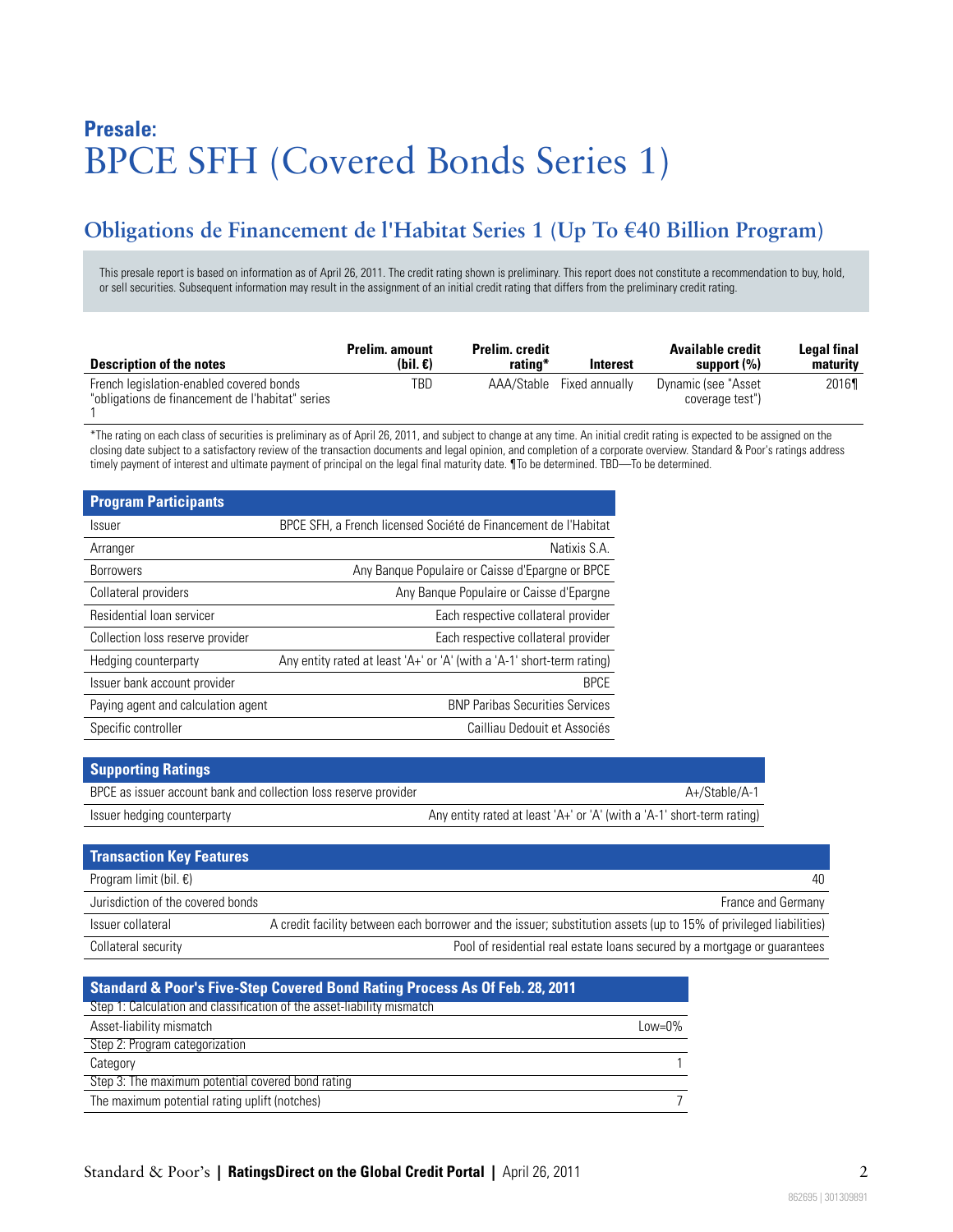| <b>Standard &amp; Poor's Five-Step Covered Bond Rating Process As Of Feb. 28, 2011 (cont.)</b> |               |  |
|------------------------------------------------------------------------------------------------|---------------|--|
| ICR (BPCE)                                                                                     | A+/Stable/A-1 |  |
| Notches between ICR and maximum potential rating (notches)                                     | 4             |  |
| Step 4: Cash flow and market value analysis                                                    |               |  |
| Target credit enhancement (%)                                                                  | 22.36         |  |
| Available credit enhancement (%)                                                               | 233.64        |  |
| Step 5: The covered bond rating                                                                |               |  |
| Rating                                                                                         | AAA           |  |
| Outlook                                                                                        | Stable        |  |

ICR—Issuer credit rating.

| Key Features Of The Cover Pool As Of Feb. 28, 2011   |                                                                  |
|------------------------------------------------------|------------------------------------------------------------------|
| Collateral description                               | 100% residential mortgage loans                                  |
| Country of origin                                    | France                                                           |
| Current balance of the cover pool (bil. $\epsilon$ ) | 5.00                                                             |
| Number of loans                                      | 89,791                                                           |
| Largest Ioan                                         | 979.938                                                          |
| Average loan                                         | 55,736                                                           |
| Geographic concentration                             | Paris region: 16.16%                                             |
| Weighted-average seasoning (months)                  | 49.0                                                             |
| Weighted-average LTV ratio (%)                       | 69.9                                                             |
| Fixed interest rates/variable interest rates (%)     | 90.93/9.07                                                       |
| Repayment loans (%)                                  | 100                                                              |
| Product types                                        | Owner-occupied (88.85%), second home (2.29%), buy-to-let (8.86%) |
| Loans in arrears                                     | 0                                                                |

LTV—Loan-to-value.

| Key Characteristics Of The Mortgage Covered Bond Program*   |        |
|-------------------------------------------------------------|--------|
| Weighted-average foreclosure frequency (%)                  | 17.52  |
| Weighted-average loss severity (%)                          | 34.69  |
| Weighted-average recovery period (years)                    | 3      |
| Asset-liability maturity mismatch (%)                       | 0.00   |
| Weighted-average maturity of assets (years)                 | 13.5   |
| Weighted-average maturity of liabilities (years)            | TBD    |
| Outstanding balance of cover pool assets (bil. $\epsilon$ ) | 5.00   |
| Outstanding balance of covered bonds (bil. $\epsilon$ )     | TBD    |
| Available credit enhancement (%)                            | 233.64 |
| Target credit enhancement (%)                               | 22.36  |

<span id="page-2-0"></span>\*For definitions, see "Appendix". TBD—To be determined.

### **Program Summary**

Standard & Poor's Ratings Services has assigned its preliminary 'AAA' credit rating to the fixed-rate covered bonds series 1 ("obligations de financement de l'habitat"; OHs) to be issued under BPCE SFH's up to €40 billion covered bond program. The outlook is stable.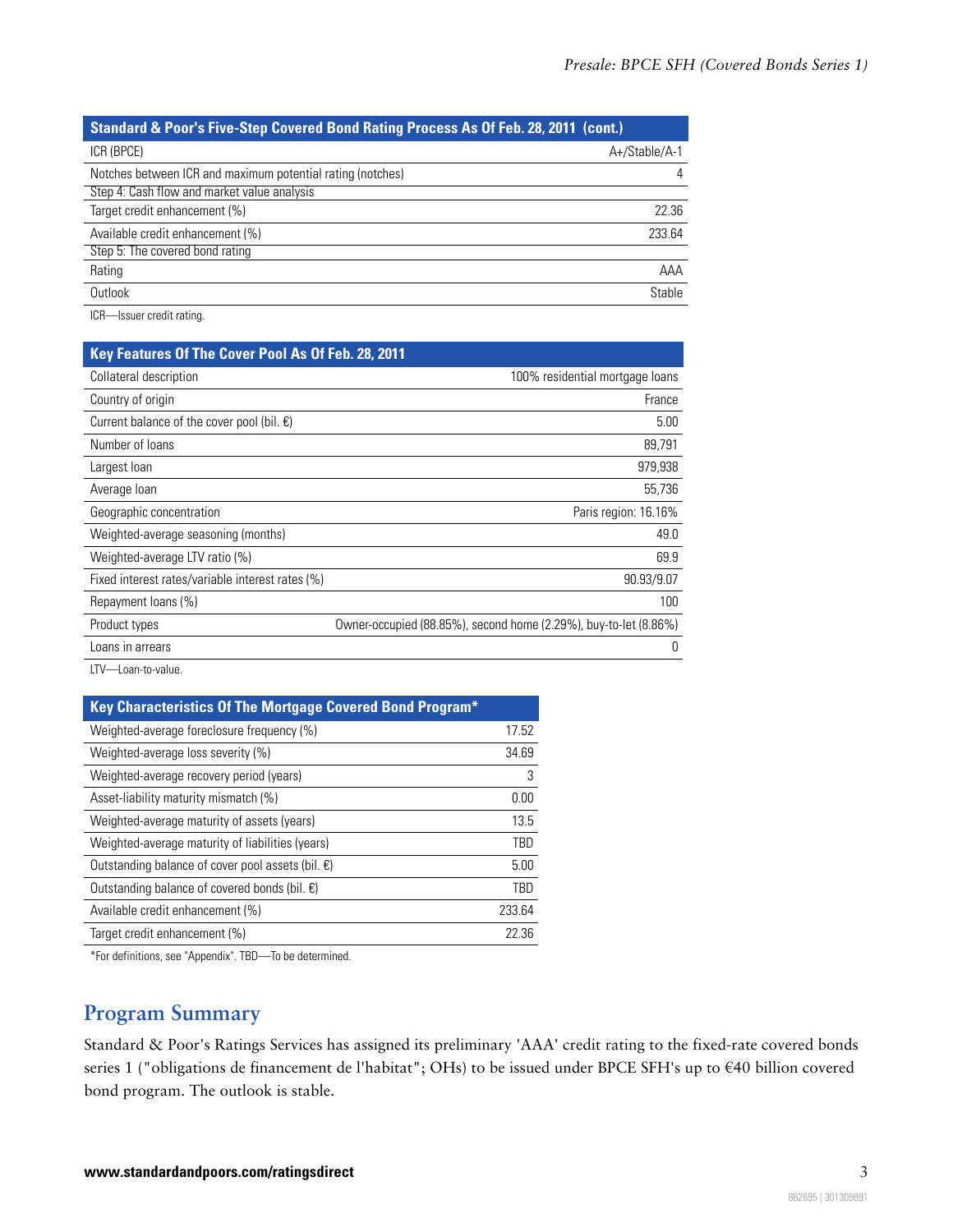This program is the first newly established program under the new Sociétés de Financement de l'Habitat (SFH) legislation, resulting from the law dated Oct. 22, 2010 and its implementing decree on Feb. 23, 2011.

The new legislation intends to provide a legislative framework for French residential mortgage-backed structured covered bonds and is very similar to the existing "Société de Crédit Foncier" (SCF) framework. Under a SFH program, the issuer, a special-purpose entity licensed as a credit institution, will issue OHs which will constitute unsubordinated senior secured obligations and will rank pari passu among themselves. Under the SFH law, the OH holders will benefit from the privilege granted to these bonds over the SFH's eligible assets. If the issuer becomes insolvent, OHs and other privileged debts will pay in accordance with their payment schedule and will have priority over any of the SFH's other debts or non-privileged creditors in relation to the SFH's assets.

The SFH legal framework requires a minimum overcollateralization ratio of 102% on the adjusted cover pool balance and a minimum of 180 days of liquidity at all times. The framework also provides further liquidity by allowing, as a last-recourse funding option, the SFH to subscribe to its own privileged covered bonds—up to 10% of total privileged liabilities—provided that the SFH uses the OH as collateral with the central bank (Banque de France) or cancels them within eight days.

A specific controller—an independent third party not affiliated to the issuer's group appointed with the consent of the regulator—monitors the SFH's legal asset and liability requirements, similarly to a SCF framework.

We understand that this new program may replace both the GCE Covered Bonds and BP Covered Bonds programs as the preferred funding tool of the Groupe BPCE.

Under the program terms, BPCE SFH will issue OHs and use the proceeds to fund a credit facility to be made available to participating Banques Populaires and Caisses d'Epargne entities and to BPCE.

The advances will match the terms and conditions of the covered bonds to ensure full and timely payment under the covered bonds. If there is a group event of default, a pool of residential loans as well as cash standing on the collection loss reserve account will be transferred to the issuer in accordance with the Collateral Framework Agreement. The security over these assets is granted to the issuer under the special collateral regime of article L.211-38 and following of the French monetary and financial code, as is also the case in the BPCB and GCECB structured covered bonds programs.

### **Rationale**

We have reviewed the asset and cash flow information provided as of Feb. 28, 2011 and have applied our five-step approach for rating covered bonds (see "Revised Methodology And Assumptions For Assessing Asset-Liability Mismatch Risk In Covered Bonds," published Dec. 16, 2009).

The asset-liability mismatch (ALMM) and the program characteristics of BPCE SFH's cover pool allow for a seven-notch elevation from the issuer credit rating (ICR) on BPCE (A+/Stable/A-1).

We have based our preliminary 'AAA' rating on BPCE SFH's covered bonds series 1 on our assessment of the target credit enhancement and the available credit enhancement. Our rating reflects our expectation of timely payment of interest and repayment of principal on the final maturity date.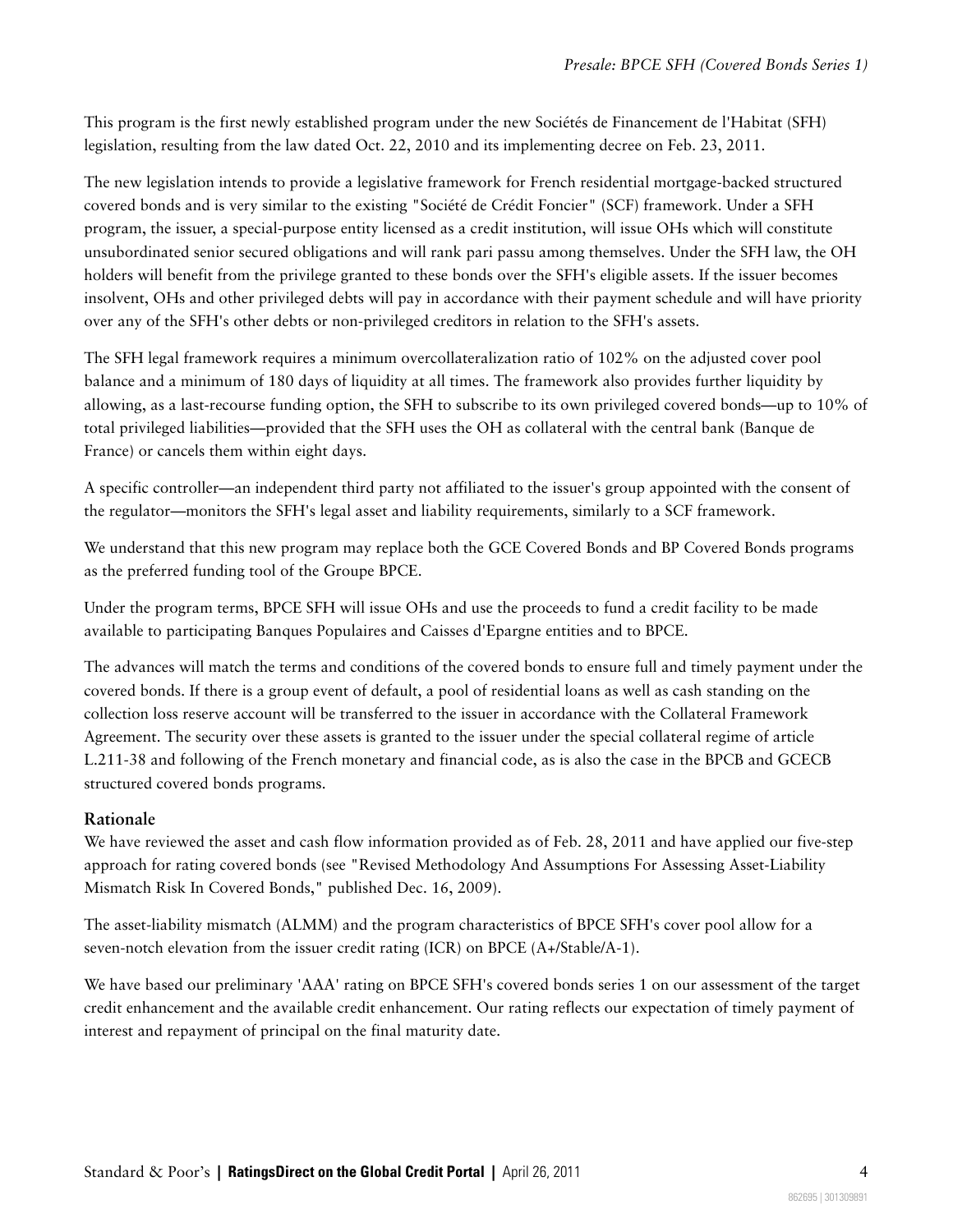### **Outlook**

We have based our stable outlook on the fact that adverse movements in the ICR or the ALMM measure would not automatically result in a change to the covered bond rating. A two-notch downgrade of the ICR to 'A-' or a deterioration in the ALMM category to "High" would still mean that the issuer could maintain the 'AAA' preliminary rating, provided that the available credit enhancement is greater than the target credit enhancement.

### <span id="page-4-0"></span>**Strengths, Concerns, And Mitigating Factors**

### **Strengths**

- As in other European covered bond market frameworks, the program structure provides recourse to residential real estate loans and additional collateral, which is higher than the debt outstanding under the program if the borrower defaults on certain financial obligations.
- In our view, the French SFH covered bond legislation provides a strong legal basis.
- The asset coverage test (ACT) aims to provide ongoing protection against, among other things, the credit risk of the residential loans backing the program, their market-value risk in case they need to be liquidated, and the maturity mismatch that may exist between the residential loan pool and the covered bonds.
- The underlying assets only comprise prime residential loans, in contrast to typical mortgage covered bonds in other jurisdictions, which tend to mix residential and commercial mortgage loans. The ACT does not value loans in arrears or defaults, which would be removed from the collateral portfolio, and Groupe BPCE entities—as long as they are solvent—have to add loans or substitution assets if required.
- The ACT includes a cap on the loan-to-indexed value calculation, which protects against declining house prices.
- In our opinion, all Groupe BPCE entities mutually support each other, which results in a common credit risk. Additionally, integrated IT platforms ensure consistent servicing processes within the group.

### **Concerns and mitigating factors**

- No hedging will be in place at closing. However, if the rating on BPCE falls below 'A+' or 'A' (with a 'A-1' short-term rating), the issuer must use hedging within 30 business days, on predetermined terms at BPCE's cost.
- If the borrowers breach the ACT, they must provide additional collateral security by the next test date. If they are unable to do so—therefore breaching the ACT once more—the title of the collateral security assets would transfer to the issuer. However, we note that Groupe BPCE would still retain ownership of any assets since the last ACT date. Furthermore, residential loan or substitution asset collections could be commingled with the servicer's assets until borrowers under the residential loans or substitution assets redirect their payments away from Groupe BPCE entities. If we downgrade BPCE below 'BBB+' or 'BBB' (with a 'A-2' short-term rating), BPCE will contribute cash collateral to cover two and a half months' collections of residential loans and substitution assets.
- In addition to mortgages (representing 40.4% of the pool balance at closing), loans guaranteed by the internal guarantor, CEGC, secure most of the remaining underlying collateral(representing 49.6% of the pool balance at closing). If the guarantor does not perform its contractual obligations on an obligor's default, other creditors may register a judicial mortgage on the property before the servicer. We have stressed the loss severity on these loans accordingly and the ACT will ensure that any increase in guaranteed loans will result in higher levels of overcollateralization, consistent with a 'AAA' rating. In addition, the specific controller has performed an analysis of the internal guarantor and has concluded that this guarantee was complying with the five criteria laid out by the SFH framework.
- Since the issuer pays the covered bonds that mature earlier before those that mature later, there is some time subordination. We calculate overcollateralization levels to take this risk into account and to ensure timely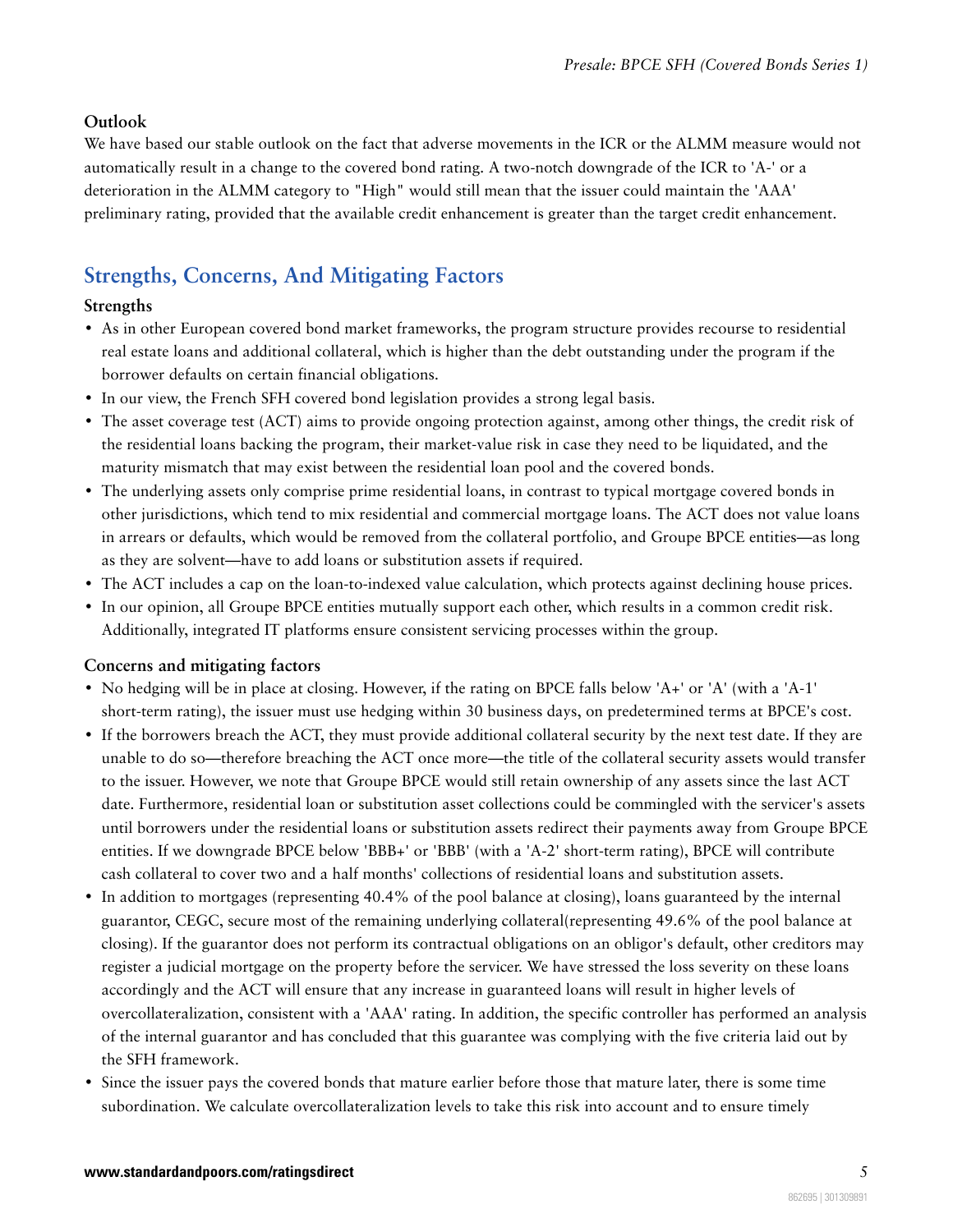payment of all covered bonds.

### <span id="page-5-0"></span>**Covered Bond Program Structure**

Under the program, BPCE SFH will make the issuance proceeds available to each borrower through secured loans ranking pari passu with each other.

The date of each principal and interest payment due under the advances will match that of:

- The corresponding principal and interest payments under the relevant series of covered notes, and
- All the issuer's senior expenses.

Therefore, provided the borrowers remain solvent, the assets remain with the borrowers and they will pay the interest and principal of the covered bonds. The borrowers also bear any interest rate or currency mismatch between the covered bonds and the collateral security.

If a borrower fails to pay under the credit facility, a group event of default occurs. The collateral security—the cover pool and cash from the collection loss reserve account—secure the borrowers' loans.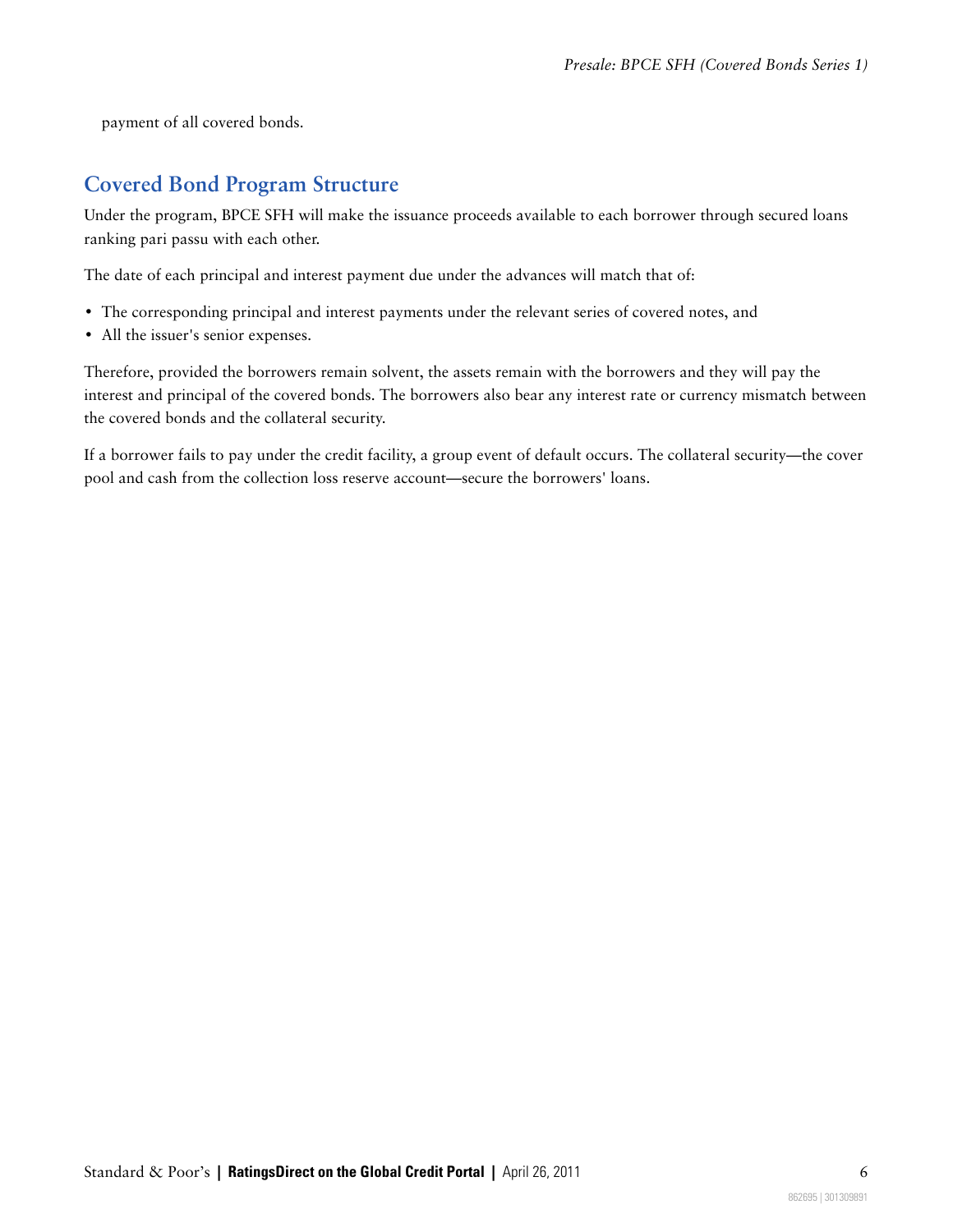

### **Events of default**

When a group event of default occurs, BPCE SFH may:

- Cancel the credit facility;
- Declare that all or part of the borrower loans, together with accrued interest are due and payable immediately; and
- Enforce its rights under the collateral security.

A group event of default occurs if, among others:

- A borrower fails to pay any sum under the credit facility when due;
- A borrower fails to comply with any of its material obligations;
- A breach of the ACT or collection loss reserve funding requirement occurs;
- Any member of the Groupe BPCE becomes insolvent;
- BPCE fails to pay the collateral security fee to any borrower;
- BPCE fails to find an eligible hedging provider if there is a hedging trigger event; and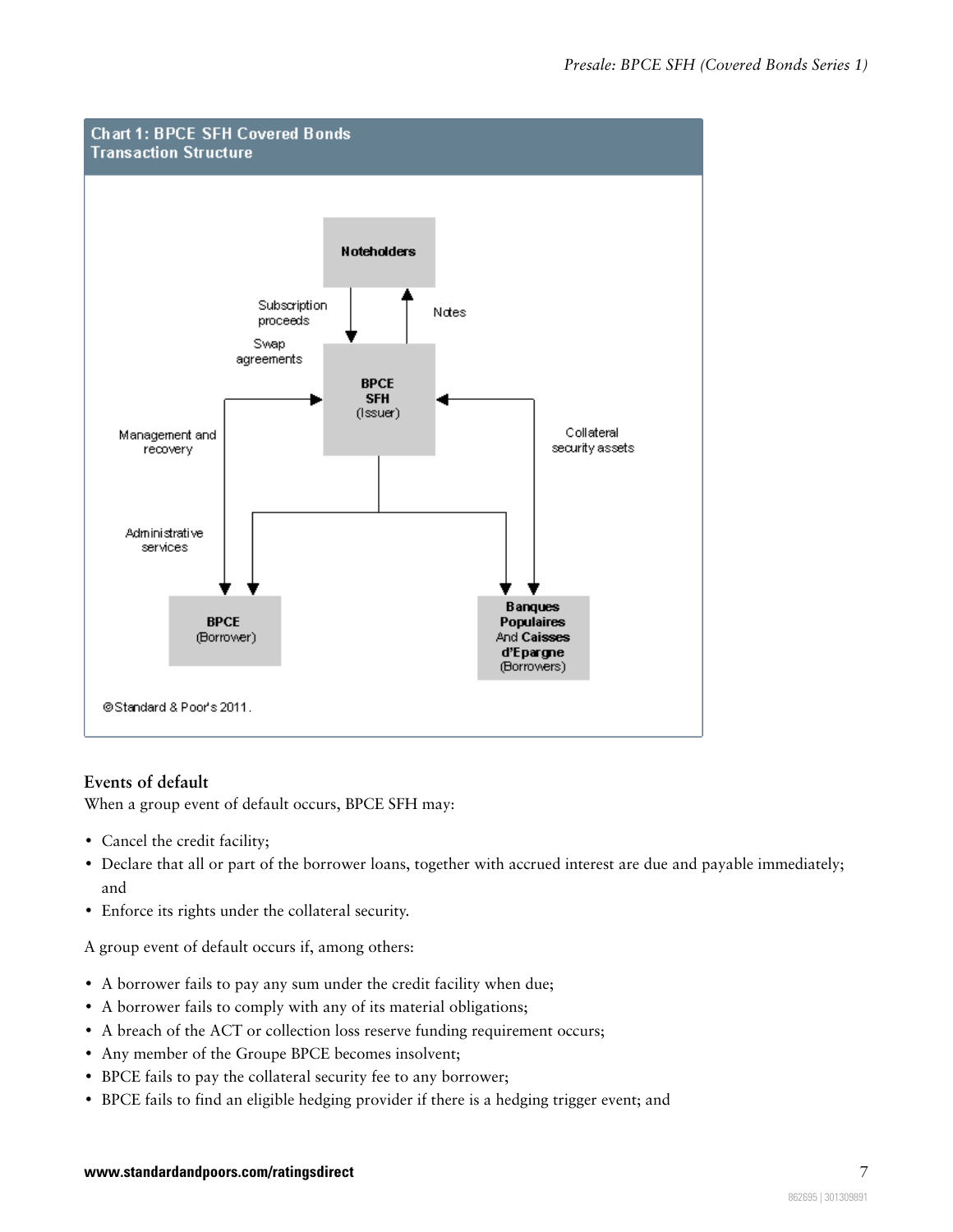• BPCE fails to comply with the legal liquidity requirements.

<span id="page-7-0"></span>There have been no issuer events of default to date and the covered bonds cannot be accelerated.

### **Structural Enhancements**

#### **Overcollateralization**

By law, the SFH framework must maintain a nominal overcollateralization ratio of 102% on the adjusted cover pool balance at all times.

### **Cover pool assets**

The selection of mortgage loans in the pool is according to the following contractual eligibility criteria:

- A mortgage or home loan guarantee must secure the loans;
- The underlying property must be residential and the borrower is an individual or a société patrimoniale or property company set up for fiscal purposes, the shareholders of which are individuals;
- All of the properties must be located in France;
- The loans must be denominated in euros:
- The loans must be fully disbursed;
- The LTV ratio must not be more than 100%, or the loan amount less than  $\epsilon$ 1 million;
- The remaining term must be less than 30 years;
- Borrowers must have already made at least one installment;
- All borrowers must not be employees of the originator;
- All loans must be current;
- Borrowers must not be in default on any other loans granted by the originator; and
- Borrowers must not benefit from a contractual right of set-off.

### **Substitution assets**

The issuer can invest available funds into substitution assets, the nature of which is determined by the SFH legal framework, in a maximum amount of 15% of the privileged liabilities.

### **Asset coverage test (ACT)**

The calculation agent will carry out an ACT every month to ensure adequate overcollateralization is available to allow the repayment of the covered bonds in an 'AAA' stress scenario (for further information on the calculation of the ACT, see "Appendix"). The agent will regularly recalculate the asset percentage (contractually no more than 92.5%), ensuring that regardless of the portfolio's loan-to-value (LTV) ratio, overcollateralization is always at least 7.5% of the assets (i.e., 8.1% of the covered bonds).

The asset percentage not only reflects the loan portfolio's credit quality, but also depends on, among other things, the difference between the negative carry sized in the ACT and the one that we model. It also depends on the assumed margin of the swap under which the issuer would pay the interest received from the loans and receive a floating rate plus this assumed margin. We note that this margin could vary from time to time, and if we downgrade BPCE below 'A' with a 'A-1' short-term rating (otherwise 'A+'), BPCE will commit to pay the cost of entering into a swap where the counterparty would pay the latest communicated margin.

A breach of the ACT test will lead to a group event of default.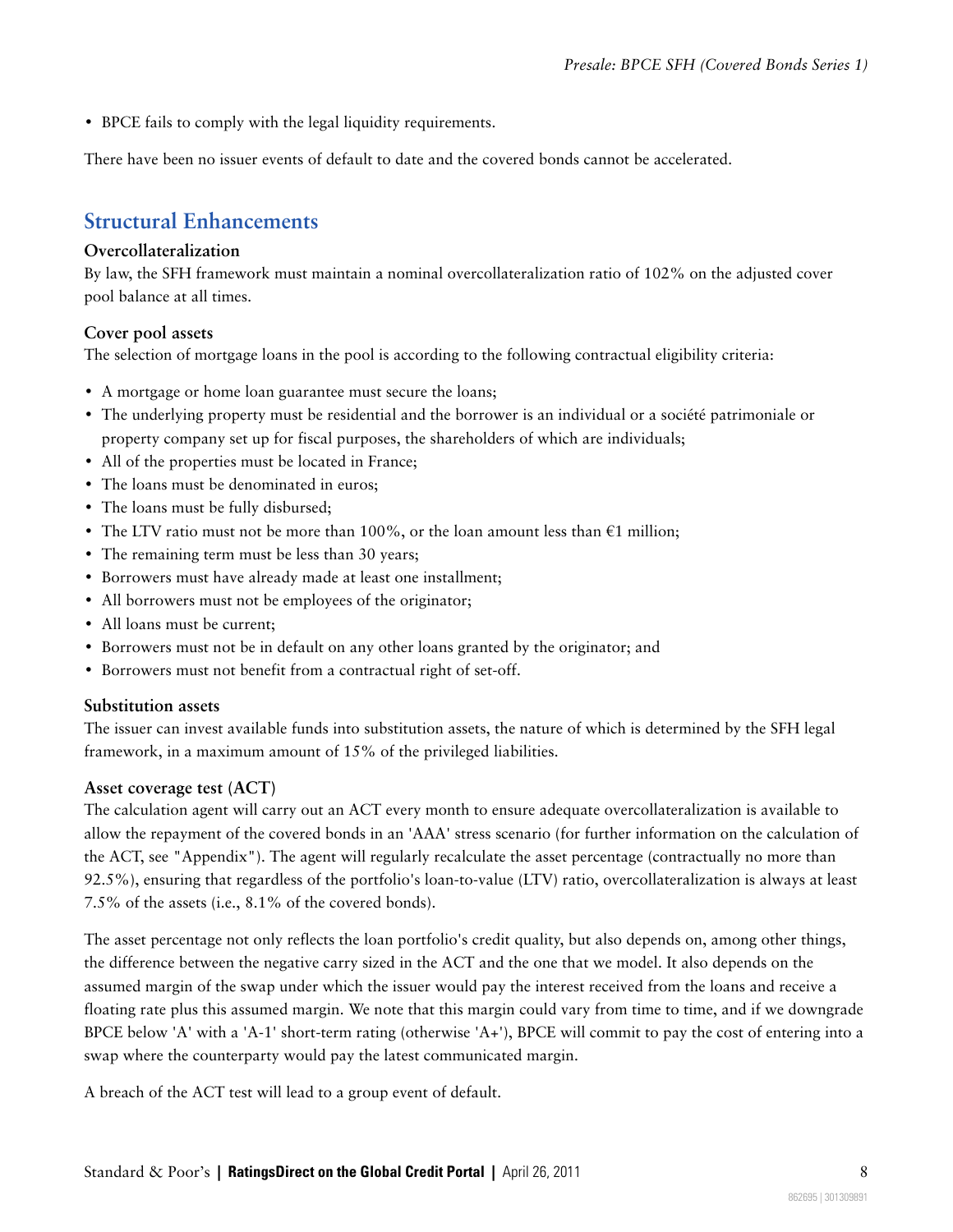### **Collection loss reserve account**

Payments on the mortgage loans will be made to the originator of the loans until the guarantor notifies the borrower that the loans will consist of part of the collateral security and will be transferred to the issuer. Therefore, all payments under the mortgage loans will commingle with the guarantor's account until the borrower once notified, changes its payment instructions to BPCE SFH.

To mitigate this commingling risk, a collection loss reserve account will credit BPCE's loss of a 'A' or 'A-1' rating, sized as two calendar months' worth of collections under the mortgage loans. This collection loss reserve account forms part of the collateral security enforceable upon a group event of default.

A breach of the collection loss reserve funding requirement will lead to a group event of default.

### **Liquidity test**

By law, the SFH framework must maintain 180 days worth of liquidity at all times.

Failure to comply with the liquidity test will lead to a group event of default.

#### **Self-retained covered bonds**

The issuer can, as a last-recourse funding option, issue privileged liability for repo purposes, within a limit of 10% of the total volume of outstanding privileged liabilities. These self-retained covered bonds cannot be sold and must be cancelled if the issuer does not use them for these purposes within eight days.

### <span id="page-8-0"></span>**Hedging Structure**

The credit facility's terms match the payments due on the covered bonds. There is therefore no interest rate mismatch. If a borrower makes a payment in a currency different from the liability due on the covered bonds, the borrower enters into a hedge to cover the currency mismatch.

If a hedging rating trigger event occurs where the borrower's rating is below 'A-1', or a borrower event of default occurs—not due to a hedging rating trigger event—the issuer enters into three sets of hedges with what we consider to be an eligible counterparty under our criteria (rated 'A+', 'A', or 'A-1'):

- Issuer hedge on the covered bonds: Interest risk and currency risk;
- Issuer hedge on the collateral security: Interest risk and currency risk; and
- Borrower hedge: Hedge between the issuer and the borrower to transfer the effect of hedging to the borrower—who, at this point, still covers payment on the covered bonds through payment of the borrower's advances and has not transferred the collateral security (in case of a borrower event of default, the issuer does not enter into a borrowing hedge).

Therefore, as long as the issuer does not benefit from the title to the home loans, the bank retains any interest or currency risk linked to the mismatch between the collateral security and the covered bonds.

If there is a group event of default, the issuer will maintain its rights and obligations under the existing issuer hedging agreements and the borrower hedging agreement will be terminated immediately.

We have reviewed the program's hedging agreements to assess whether they reflect our counterparty criteria (see "Related Criteria And Research")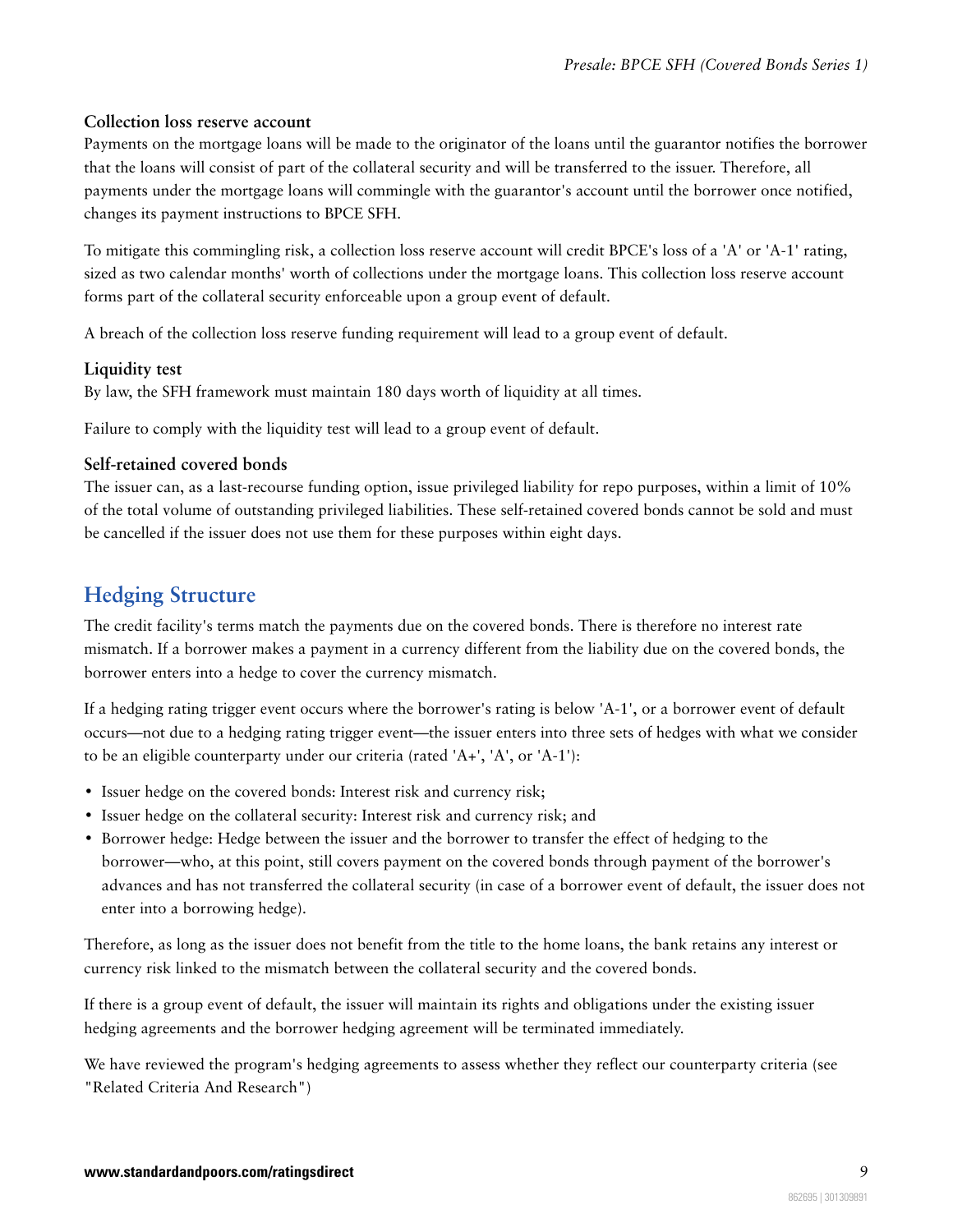### <span id="page-9-0"></span>**The Cover Pool At The Date Of The Program Report**

### **Cover pool**

BPCE originated the home mortgages securing the advances between BPCE SFH and the borrowers. We consider that the portfolio composition may change substantially both at and after the closing date—subject to the eligibility criteria—and we will analyze the portfolio at closing and at every quarter thereafter.

The provisional portfolio that we analyzed as of Feb. 28, 2011, had the characteristics shown in the "Key Features Of The Cover Pool As Of Feb. 28, 2011" table at the start of this report.

### **Analysis of French guarantees**

In France, a guarantee ("caution") secures about 50% of existing loans and about two-thirds of newly originated loans, as opposed to standard mortgage loans. The use of these guarantees has become increasingly popular, partly because it saves the cost of registering a mortgage.

The guarantors extending these guarantees are specialized financial institutions. The main guarantors are Crédit Logement (owned by several large French banks), CEGC (ex- SACCEF, part of the Groupe BPCE), Cautionnement Mutuel de l'Habitat (Crédit Mutuel Group), Sociétés de Cautions Mutuelles Immobilières (Groupe BPCE), CASDEN (Groupe BPCE), and Caisses d'Assurance Mutuelle du Crédit Agricole (Crédit Agricole Group).

In this program, a guarantee secures almost 60% of the pool (see "Appendix" for breakdown by category).

If the guarantor transfers the loan receivables to the issuer, the guarantee would also be transferred.

In our analysis, we focused on the servicer's ability to recover from a defaulting borrower if the guarantor did not perform its obligations. In this case, since the borrower did not take a contractual mortgage when the servicer originated the loans, the servicer would have to try to take a judicial mortgage when the borrower defaults. He would then be exposed to the risk of failing to take a mortgage, which would reduce the recovery prospects. To build an assumption about the loss severity incurred by these guaranteed loans in the 'AAA' scenario, we applied a stress to the loss severity assumed for loans secured by a first-ranking mortgage.

In our loss severity stress, we distinguished between independent rated guarantors and guarantors linked to the borrower's group, whereby we applied a lower penalty to independent rated guarantors because we gave credit to the guarantee itself.

In addition, the specific controller has performed an analysis of the internal guarantor and has concluded that this guarantee was complying with the five criteria laid out by the SFH framework.

### <span id="page-9-1"></span>**Credit Analysis**

When assigning our rating to the covered bonds, the transaction must be strong enough to withstand 'AAA' credit losses in the cover pool. Also, the cash flows from the assets must be sufficient to meet the debt service requirements on the liabilities so that timely interest and full principal are repaid on the scheduled maturity of the covered bonds. We analyze the collateral quality to determine the expected loss in a stressed situation. Cash flow shortfalls in the collateral would mainly result from asset quality problems, i.e., credit losses on the respective mortgage loans that would reduce the amounts available to service the secured debt. Overcollateralization is the typical form of credit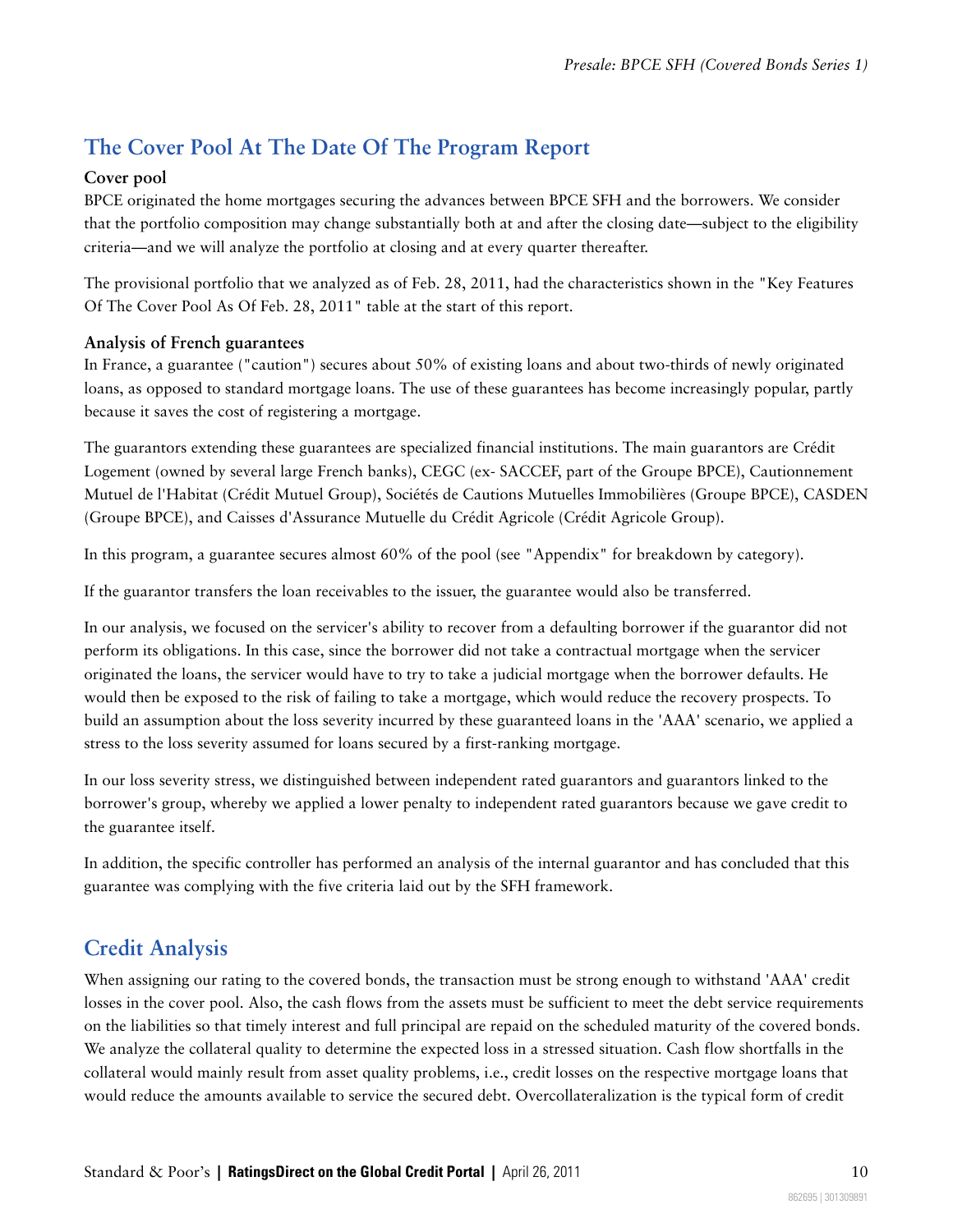enhancement for covered bonds to address potential risks, including credit risk.

The credit analysis of the residential mortgage loans involves assessing the individual credit quality of the cover pool by estimating the credit risk associated with each mortgage loan. We then calculate the aggregated risk to assess the overall credit quality of the cover pool. We quantify the credit risk associated with each mortgage loan in the pool by estimating each loan's probability of default leading to a portfolio-wide weighted-average foreclosure frequency (WAFF) and its corresponding weighted-average loss severity (WALS), which we expect to be realized if foreclosure occurs. The potential loss associated with a loan can be calculated by multiplying the foreclosure frequency with the loss severity. To quantify the potential losses associated with the entire cover pool, each mortgage loan's foreclosure frequency and loss severity is weighted by its percentage of the total cover pool. The probability of default (WAFF) and the stressed expected recovery (the inverse of the WALS), are inputs into the cash flow model to determine the required level of overcollateralization commensurate with a preliminary 'AAA' rating.

For French residential mortgage loans we determine the WAFF on the debt-to-income ratio of the underlying borrowers whereas we derive the WALS from the LTV ratio and the expected market value decline of the property.

<span id="page-10-0"></span>According to our analysis, the current 'AAA' target credit enhancement to cover the asset default risk is 12.16%.

### **Cash Flow Analysis**

We evaluate a pool of covered bonds on a cash flow basis to determine whether, under conditions of severe economic stress, the cash flow generated by the assets would be sufficient to meet the debt service payments due on the liabilities in a timely manner. The aim of the cash flow analysis is to assess the pools for:

- Credit risk as described above;
- Market risk in the form of interest rate and currency risk;
- Asset-liability mismatch as a result of cash flow mismatches between assets and liabilities in terms of maturity (ALMM), and market value risk in case the program has to liquidate, i.e., sell the assets;
- Prepayment risks and servicing costs; and
- An appropriate stress-testing of these risks.

In our 'AAA' scenario, we assume the insolvency of the borrowers and look to the mortgage book to redeem existing covered bonds. We have based our cash flow analysis on the assumption of a static pool—i.e., no active pool management or new issues other than servicing the liabilities as they come due. This assumption stems in turn from our central rating assumption, where the issuer is insolvent and manages the pool until it has fully amortized.

The aim of our cash flow analysis is to stress the cover pool for credit risk, market risk in the form of interest and currency risk, and liquidity risk as a result of cash flow excesses or deficits. If there is an excess, we assume that the administrator of the cover pool is able to reinvest the proceeds in a conservative manner. However, if there is a liquidity deficit, we must conclude that the cover pool always has recourse to liquidity by selling the mortgage assets.

The cash flow analysis determines the target credit enhancement level commensurate with the program's maximum potential rating.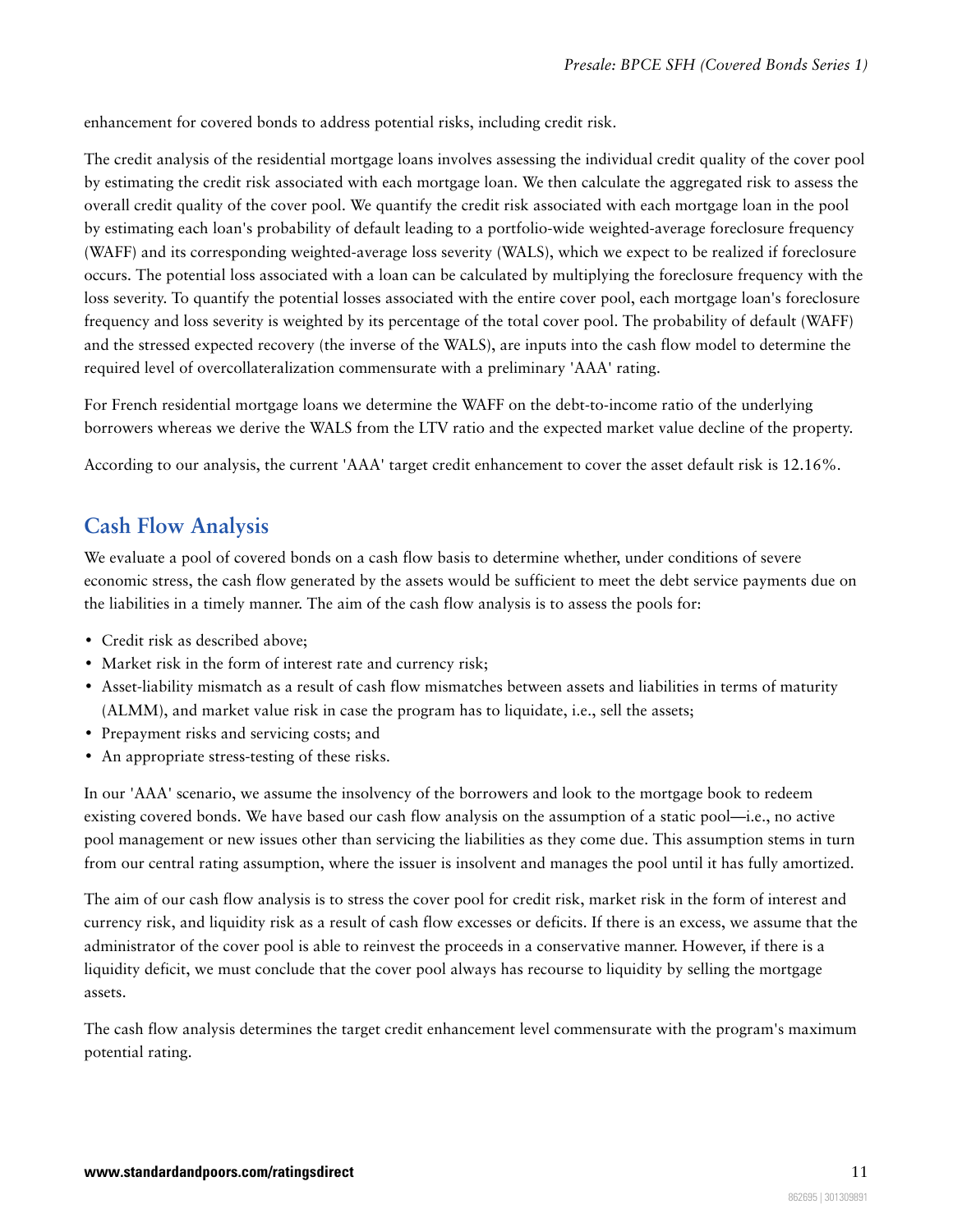#### **Table 1**

| <b>Main Cash Flow Inputs</b>                 |                                                   |
|----------------------------------------------|---------------------------------------------------|
| Probability of default (WAFF) (%)            | 17.52                                             |
| Recovery rate (%)                            | 65.31                                             |
| Time to recovery (months)                    | 36                                                |
| Prepayment assumptions                       | Low (0.5%) and high (24%)                         |
| Interest rates                               | Simulated interest rate curves between 0% and 12% |
| Servicing costs (%)                          | 0.50                                              |
| Spread shock (bps)                           | 425                                               |
| WAFF-Weighted-average foreclosure frequency. |                                                   |

If a group event of default occurs, the cash flows generated by the repayment of the credit facility's advances will no longer ensure the timely repayment of the covered bonds. Therefore, we apply our five-step approach for rating covered bonds to analyze the cover pool's asset and cash flow risks (see "Revised Methodology And Assumptions For Assessing Asset-Liability Mismatch Risk In Covered Bonds," published Dec. 16, 2009).

### **Step 1: Calculation and classification of the asset-liability mismatch**

To determine the maximum potential rating uplift for a covered bond program over the issuing bank's ICR, we first need to calculate the ALMM.

Here, we model a fixed-rate covered bond issuance with a hard-bullet maturity (terms are subject to change). An interest rate swap swaps the fixed notes at one-month euro interbank offered rate (EURIBOR) plus a margin to be determined at closing to match the cover pool's cash flows. We also use the WAFF and WALS assumptions from our credit analysis as well as a conditional prepayment rate (CPR) assumption of 5% to determine the maximum ALMM during the liabilities' life. Here, the considerable amount of overcollateralization leads to an ALMM percentage of zero.

#### **Step 2: Program categorization**

In this step we categorize programs based on their ability to obtain third-party liquidity or sell assets to fund any mismatch if the issuing bank fails.

According to step 2 of our 2009 ALMM criteria, we have classified BPCE SFH's covered bond program in category "1". The criteria consider both the range of funding options and the strength of funding sources. BPCE SFH can sell assets or borrow from the central bank or other banks. In particular, as per the SFH legal framework, BPCE has the option to issue and subscribe to its own privileged covered bonds (up to 10% of total privileged liabilities), provided that it uses these OH as collateral with the central bank (Banque de France) or cancels them within eight days.

### **Step 3: The maximum potential covered bond rating**

We assess the maximum potential covered bond rating by combining the ALMM classification and the program categorization (see table 4 in our 2009 ALMM criteria). Combining the ALMM classification of "Low" and the program category of "1", the maximum uplift that we can assign to covered bonds issued under BPCE SFH's covered bond program is seven notches above the issuer's credit rating.

The ratings on BPCE SFH's covered bonds factor in the ICR on BPCE (A+/Stable/A-1), to which BPCE SFH is core. We use this issuer credit rating to uplift the ratings on covered bonds issued. The maximum achievable rating, however, is dependent on the program having sufficient collateral to address all risks, including our assessment of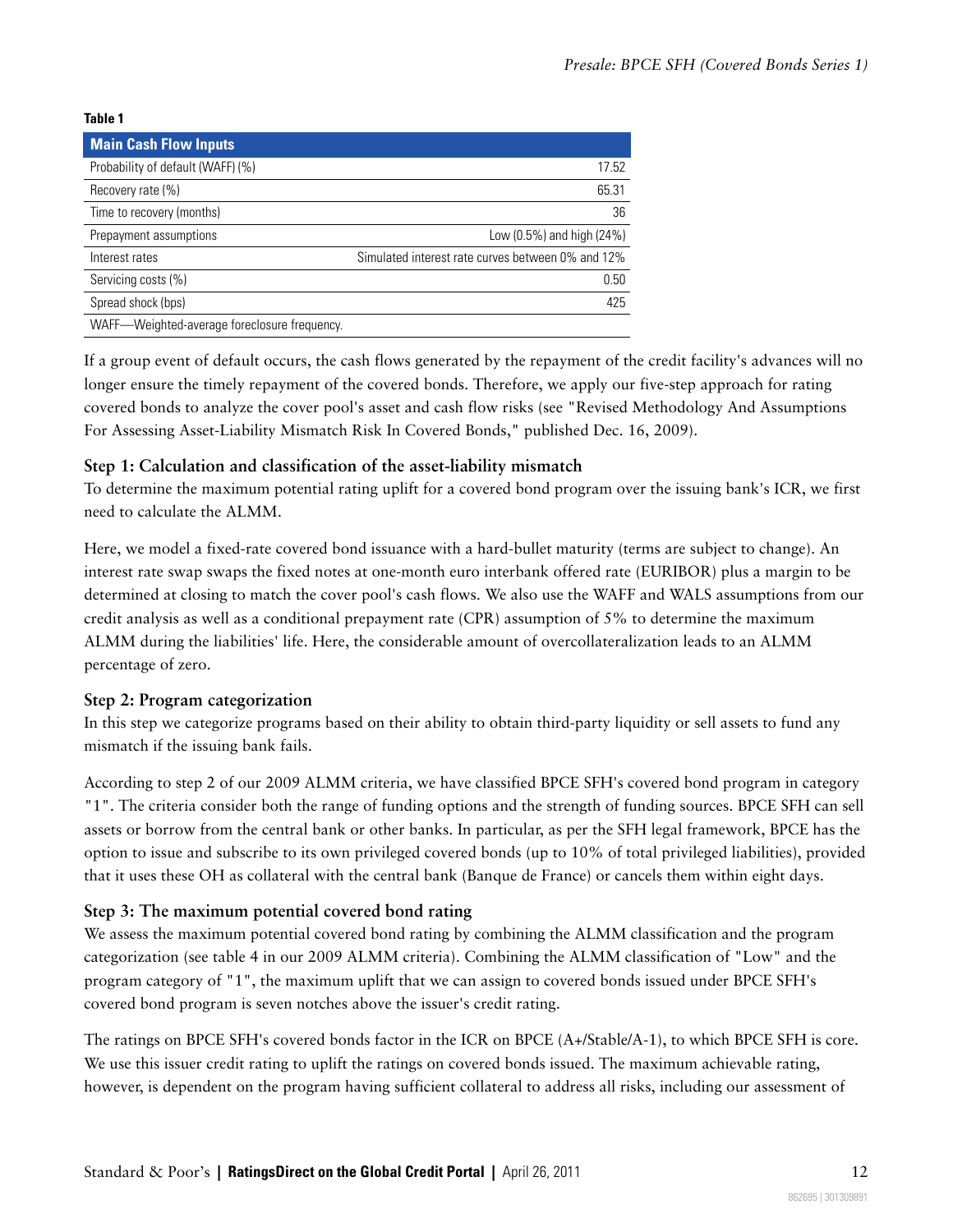the market value risk (see step 4).

### **Step 4: Cash flow and market value analysis**

In step 4, we analyze the cash flows by taking into account credit risks, structural risks, and ALMMs. We model the market value risk (ALMM) by discounting the stressed cash flows of the cover pool assets with a modeled interest rate curve plus a "spread shock". We calculate the net present value of the projected cash flows of the assets using a discount rate, which we base on the pool-specific asset spreads over the relevant funding rates.

The current stressed target asset spread used for BPCE SFH's covered bond program based on the pool characteristics of French residential, mainly owner-occupied home loans is 425 basis points (bps).

#### **Step 5: The covered bond program rating**

In this last step, we assign the rating to the covered bonds by assessing whether the available credit enhancement is at least equal to the target credit enhancement that is commensurate with the target rating.

In order to calculate the target credit enhancement, we usually stress the cash flows for credit defaults and recoveries, trustee and servicer expenses, interest and currency exposures, and stressed refinancing spreads.

By applying these stresses to BPCE SFH's covered bonds, we are of the opinion that the target credit enhancement commensurate with the maximum achievable rating is 22.3%, which is less than the available credit enhancement of 233.64%. Hence, BPCE SFH's covered bonds have sufficient credit enhancement to reach the maximum achievable 'AAA' rating.

In addition, we have assigned a stable outlook to the preliminary rating of BPCE SFH's covered bond program and related series 1 which reflects the current amount of overcollateralization provided in the program, our view of the issuer's ability to manage its ALMM, and BPCE's stable outlook.

### <span id="page-12-0"></span>**Scenario analysis**

As part of a broad series of measures that we announced in 2008 to enhance our analytics and dissemination of information, we have committed to provide a "what-if" scenario analysis in rating reports to explain key rating assumptions and the potential effect of positive or negative events on the ratings (see "A Listing Of S&P's New Actions Aimed At Strengthening The Ratings Process," published Feb. 7, 2008). This scenario analysis incorporates the effect of house price decline analysis.

#### **House price decline analysis**

Various factors could cause downgrades on notes, such as increasing foreclosure rates in the securitized pools, house price declines, and changes in the pool composition. We have chosen to analyze the effect of house price declines by testing the sensitivity of the deal to two different levels of movements.

Declining house prices generally lead to increasing LTV ratios and more borrowers entering negative equity. This may increase the default probability of a securitized pool and its associated loss severity. Consequently, depending on its effect, declining house prices could be a contributing factor in the downgrade of rated notes.

In our analysis, assumptions for house price declines will affect the calculation of the WALS. We perform our analysis on a loan-by-loan basis. Hence, the effect of applying different levels of house price declines differs between transactions, given the different concentrations in LTV ratio bands. Note that even in these house price decline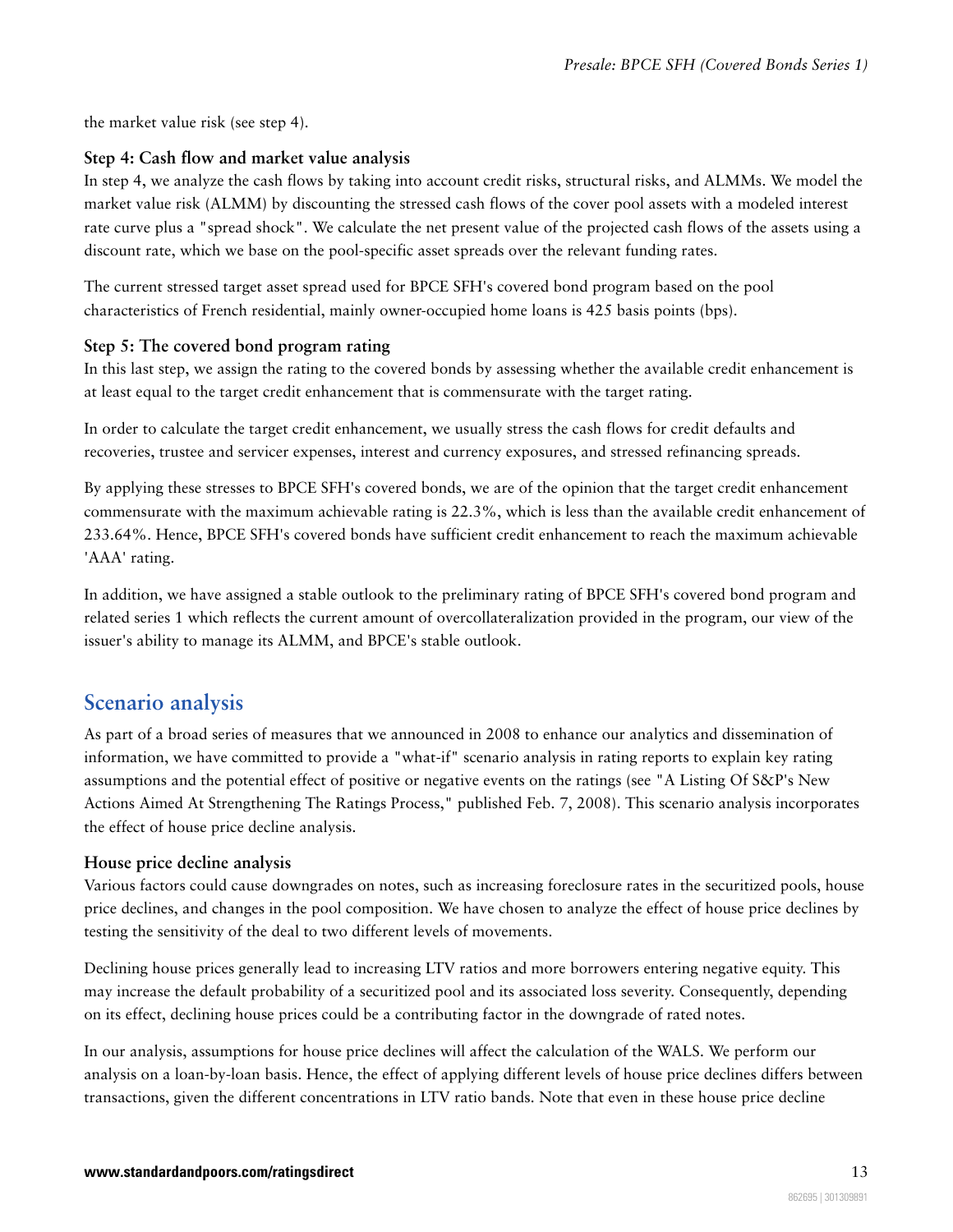scenarios, structural features in the covered bond structure might mitigate these declines as long as the bank/sponsor is not yet insolvent.

### **Further house price decline of 10%**

At closing, we calculated the 'AAA' WAFF for the covered bonds to be 17.5% and the WALS at the 'AAA' level to be 34.7%. In the further house price decline stress scenario, in addition to the 'AAA' stress assumption, we applied a further 10% decrease in house prices. All else being equal, this would cause the WALS to increase to 49.4%. In this scenario, the current level of overcollateralization is enough to achieve the 'AAA' rating on the notes.

It should be noted that we based the analysis above on a simplified assumption, i.e., that the 10% house price decline materializes immediately on the day after closing. In reality, house price declines materialize over a period of time. Therefore, other factors, such as seasoning or scheduled repayments under the loans, could mitigate the effect of the house price decline.

### <span id="page-13-0"></span>**Ongoing Surveillance**

We will maintain surveillance on the program until the notes mature or are otherwise retired. To do this, we will analyze regular servicer reports detailing the performance of the underlying collateral, analyze pool cuts quarterly, and monitor the stress applied to the loss severity of guaranteed loans regularly. The calculation agent will recalculate the ACT asset percentage quarterly, and we will monitor supporting ratings, and make regular contact with the servicer to ensure that they sustain minimum servicing standards and communicate and assess any material changes in their operations.

### <span id="page-13-1"></span>**Appendix**

### **Calculation of the ACT**

In our analysis, we consider if the overall ACT provides enough assets to repay the notes in a 'AAA' stress scenario. An 80% cut-off to the loan-to-indexed-value calculation in the ACT implies that we would only take the 80% LTV ratio portion of each loan into account for note issuance. If house prices decline, additional collateral under the security package would be required, since the ACT includes an indexed valuation.

On each calculation date, the calculation agent calculates the adjusted aggregate loan amount as  $(A+SA+PI)$ – $(HC+NC)$ , where:

- A is the lower of: (i) the adjusted outstanding principal balance of each loan in the collateral security portfolio (excluding ineligible loans), which is the lower of the actual outstanding principal balance on the relevant calculation date and 80% of the indexed valuation (LTV ratio cut-off); and (ii) the aggregate outstanding principal balance of the loans in the portfolio (excluding ineligible loans) at the relevant calculation date, multiplied by the asset percentage. Any sum of financial losses incurred resulting from a material breach of the servicing procedures reduces these two options. The adjusted principal balance does not include arrears or defaulted loans;
- SA is equal to the aggregate value of the substitution assets;
- PI is equal to the aggregate value outstanding under all permitted investments;
- NC is the weighted-average maturity of all covered bonds outstanding (subject to a floor of one year), multiplied by the euro equivalent of the covered bonds' aggregate principal amount outstanding multiplied by 1%; and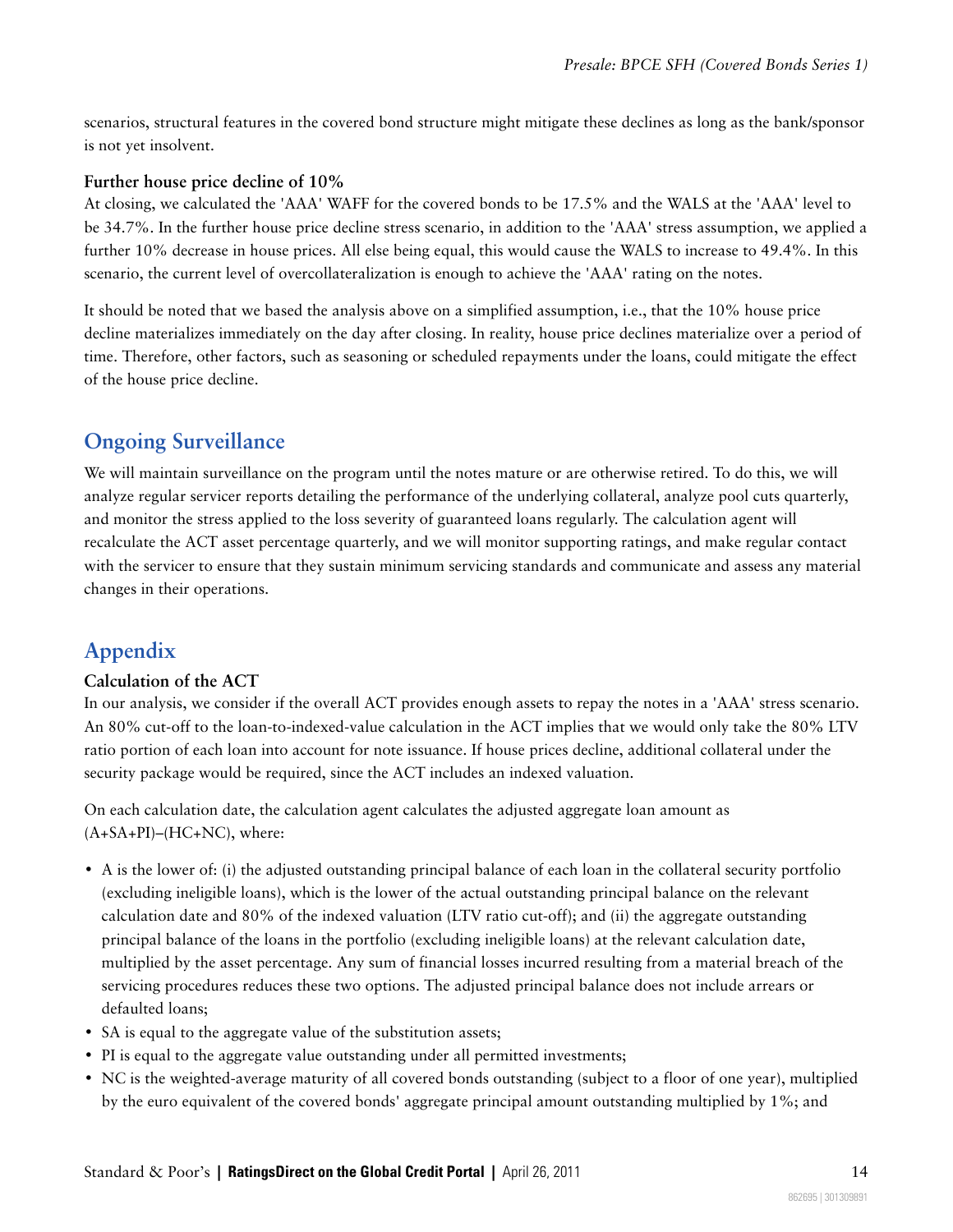• HC is equal to: (i) zero before the issuer enters into any issuer hedging agreement; and (ii) otherwise, an amount equal to the payments due under the issuer hedging agreements (plus interest) within the period between two interest payment dates, plus two months preceding the relevant ACT date.

SA and PI include adjustments to cover credit risk. NC provides coverage against negative carry after a borrower event of default.

In addition to the ACT performed by the calculation agent, we run our WAFF and WALS models at least every three months to determine the asset percentage (subject to a maximum level of 92.5%), and to ensure that the ACT provides a sufficient level of overcollateralization to mitigate any deterioration of the portfolio's asset quality.



### **Cover pool characteristics Chart 2**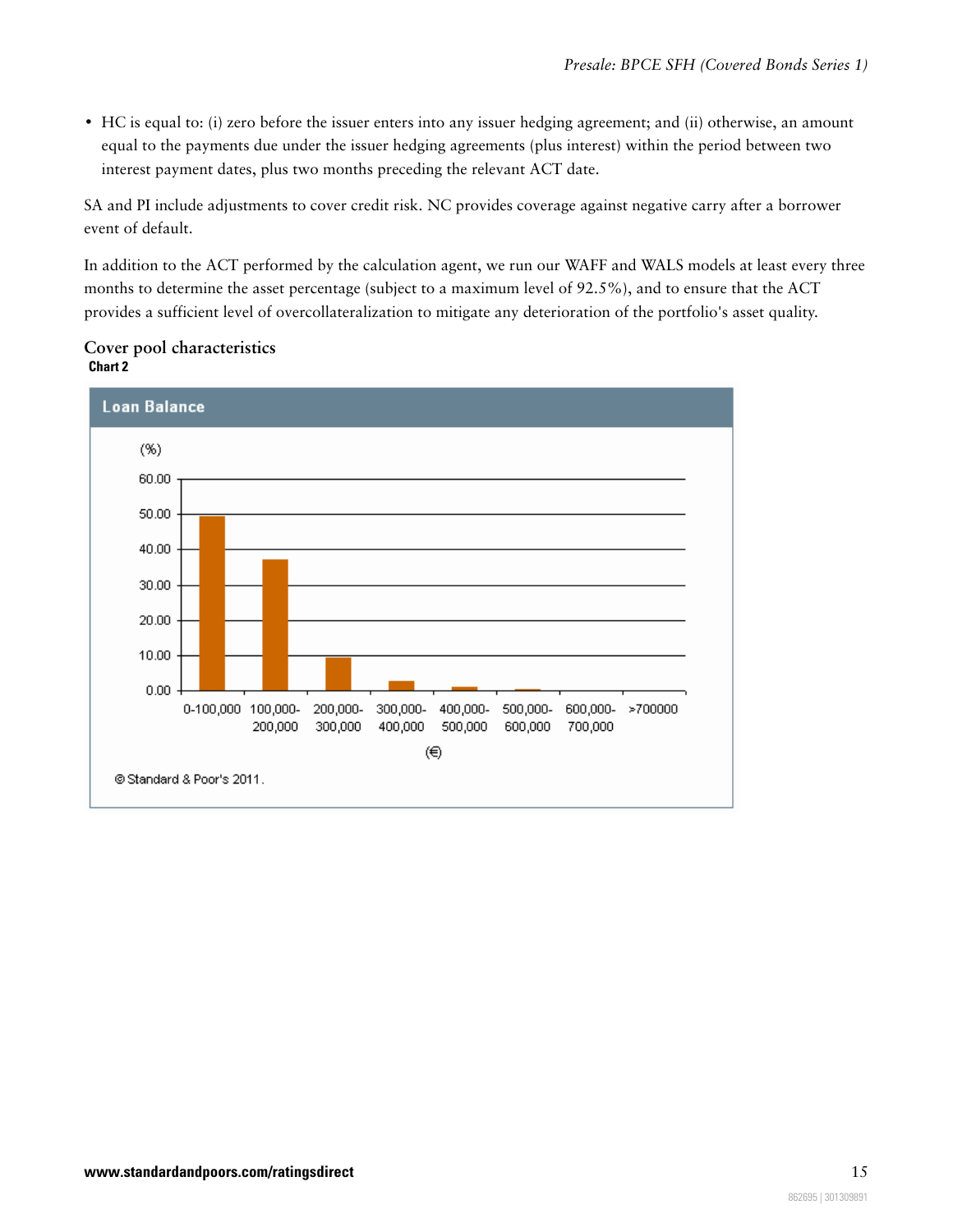#### **Chart 3**



#### **Chart 4**

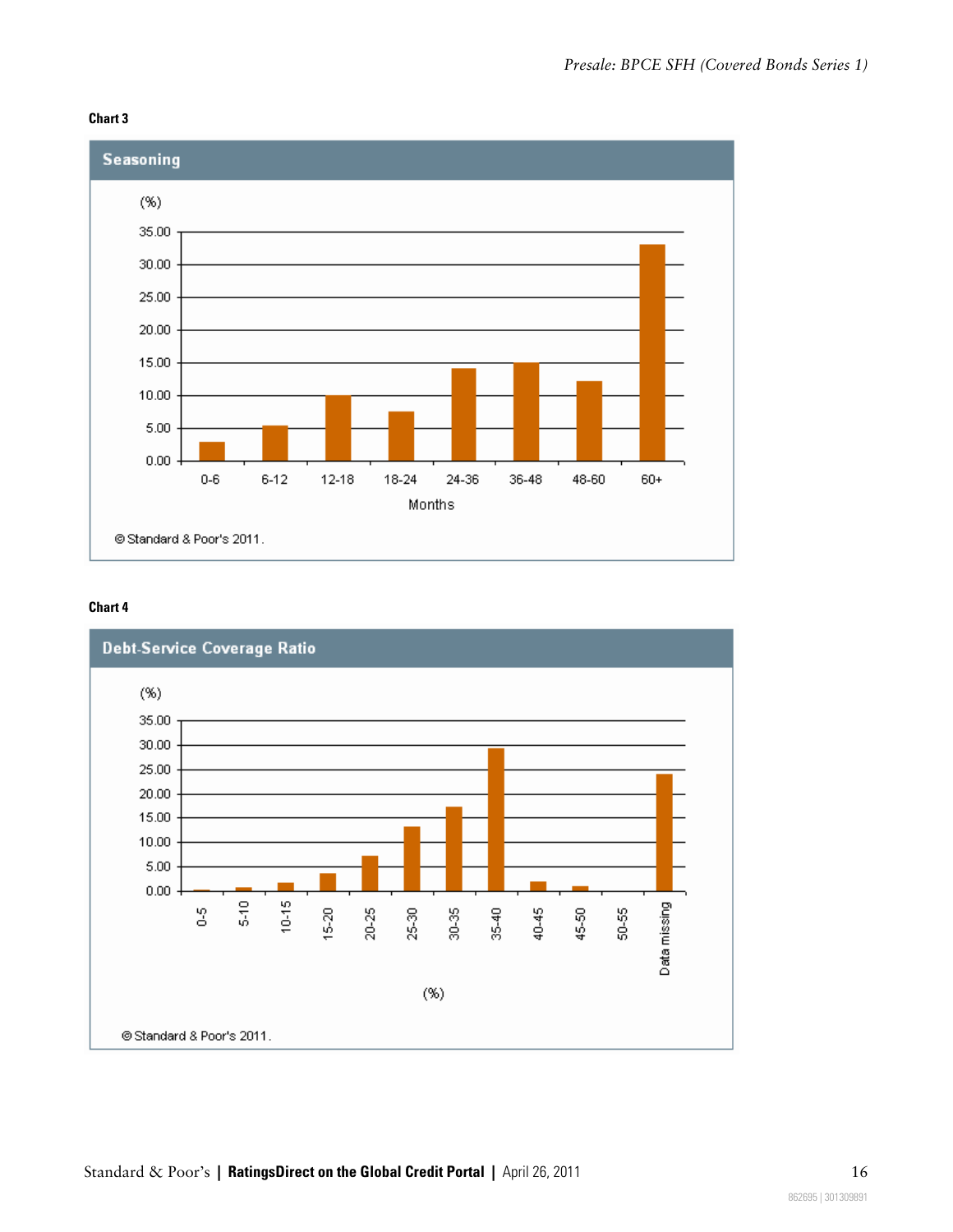



#### **Chart 6**

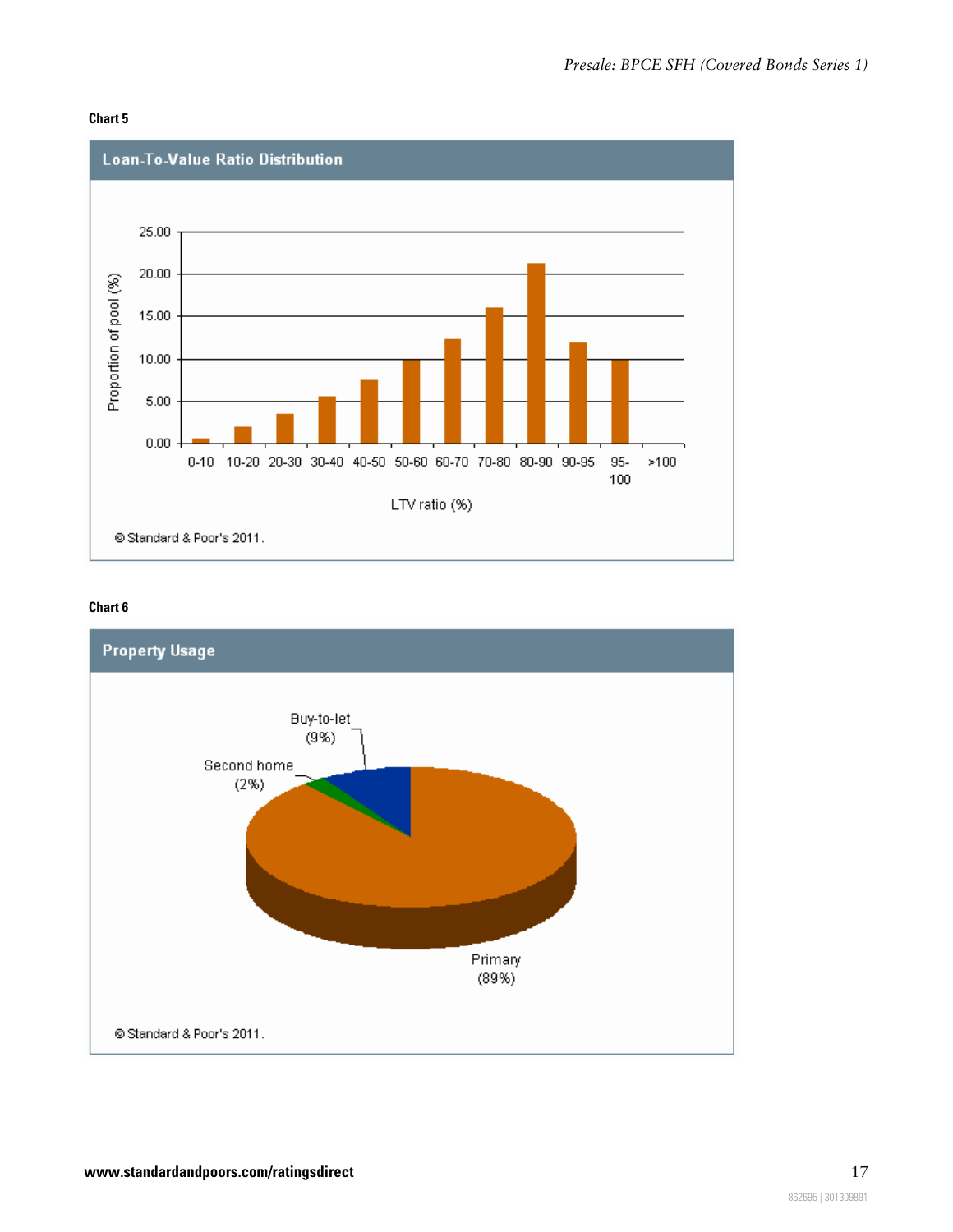#### **Chart 7**



#### **Chart 8**

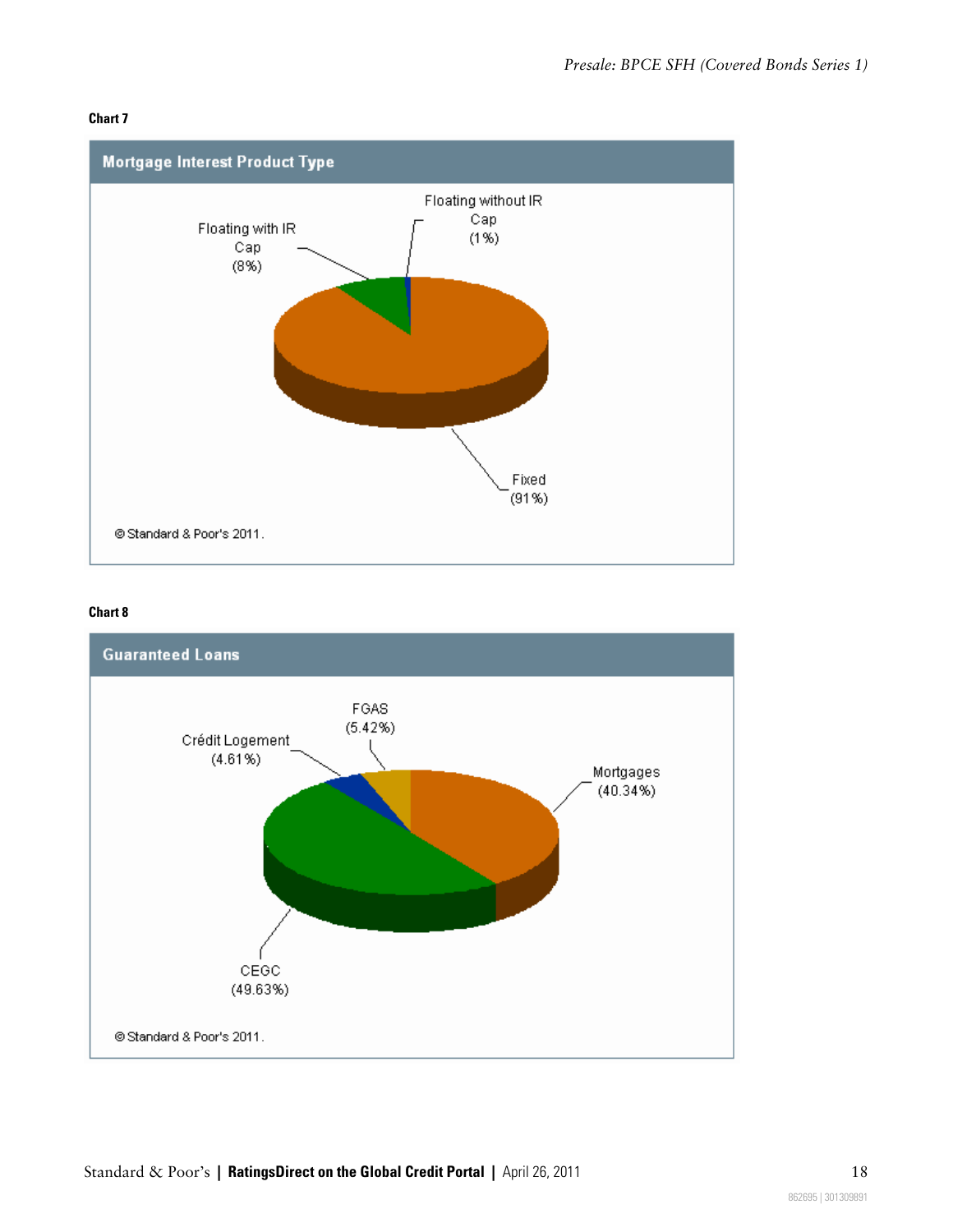



### **Definitions**

*Weighted-average foreclosure frequency (WAFF).* The estimated percentage of assets in a pool that will go into default, under an economic scenario designed to test whether the cash flow that is expected to be generated by the pool, plus available credit enhancement, will be sufficient to repay all covered bonds rated at a given rating level.

*Weighted-average loss severity (WALS).* The average loss that is expected to be incurred in the event that any one asset in a cover pool goes into default, expressed as a percentage of the outstanding principal balance of the asset as of the date of the default. The expected loss is predicated on assumptions about the potential decline in the market value of collateral that may secure the asset, as well as the expenses incurred in foreclosing on and selling the property.

*Weighted-average maturity.* The weighted-average maturity of the assets/liabilities of legislation-enabled covered bonds takes into account all scheduled amortizations of the assets/liabilities.

### <span id="page-18-0"></span>**Related Criteria And Research**

- Request For Comment: Covered Bonds Counterparty And Supporting Methodology And Assumptions, March 23, 2011
- Global Covered Bond Characteristics And Rating Summary, March 23, 2011
- Covered Bonds—A Primer On The Top Five Global Jurisdictions, March 14, 2011
- Principles Of Credit Ratings, Feb. 16, 2011
- Advance Notice Of Proposed Criteria Change: Methodologies And Assumptions For Rating Certain Covered Bonds And CDOs, Aug. 5, 2010
- Revised Methodology And Assumptions For Assessing Asset-Liability Mismatch Risk In Covered Bonds, Dec. 16,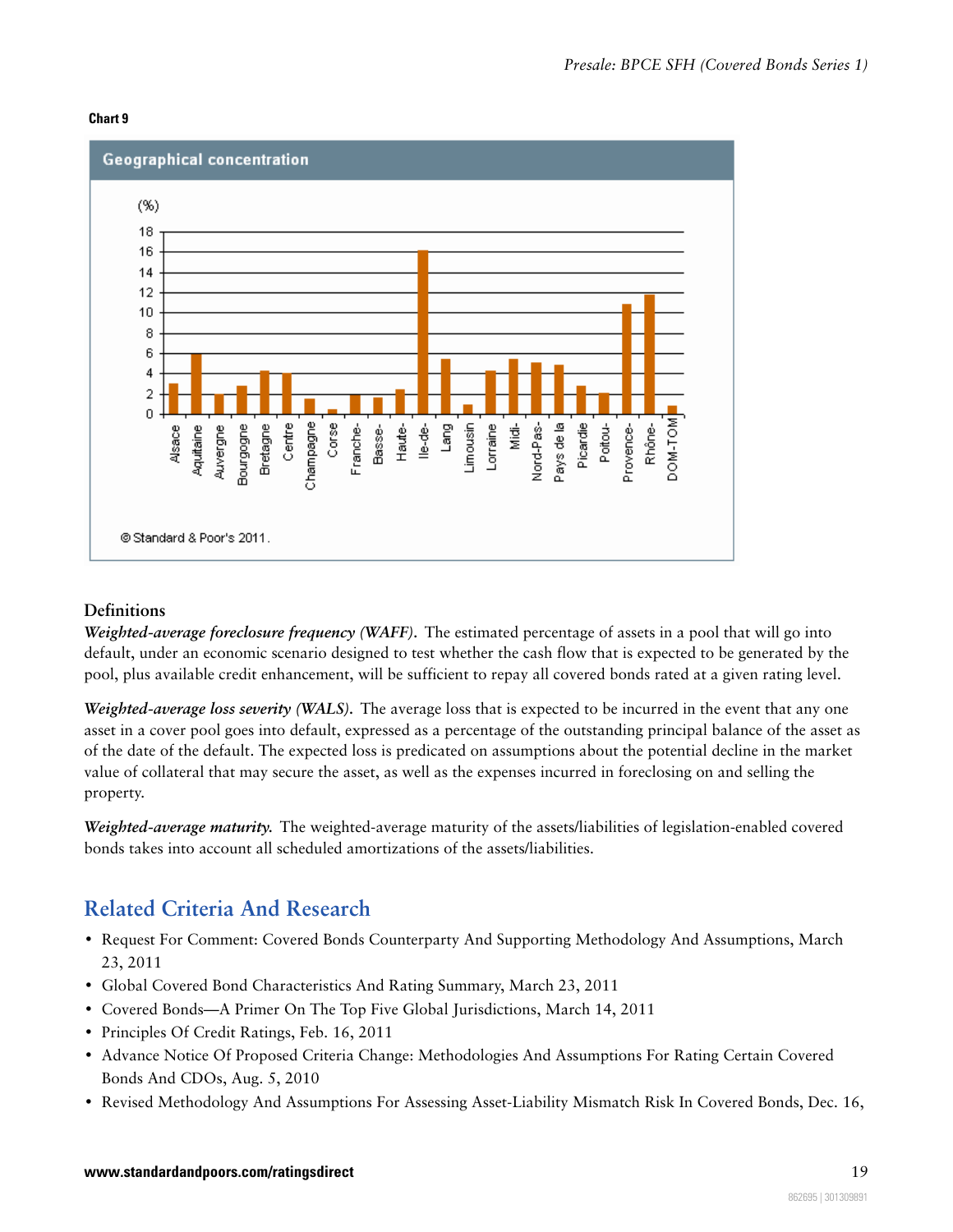2009

- Methodology And Assumptions: Applying The Derivative Counterparty Framework To Covered Bonds, Feb. 26, 2008
- A Listing Of S&P's New Actions Aimed At Strengthening The Ratings Process, Feb. 7, 2008
- All Covered Bonds Are Not Created Equal, Sept. 13, 2007

Related articles are available on RatingsDirect. Criteria, presales, servicer evaluations, and ratings information can also be found on Standard & Poor's Web site at www.standardandpoors.com. Alternatively, call one of the following Standard & Poor's numbers: Client Support Europe (44) 20-7176-7176; London Press Office (44) 20-7176-3605; Paris (33) 1-4420-6708; Frankfurt (49) 69-33-999-225; Stockholm (46) 8-440-5914; or Moscow (7) 495-783-4011.

#### **Additional Contact:**

Covered Bonds Surveillance; CoveredBondSurveillance@standardandpoors.com